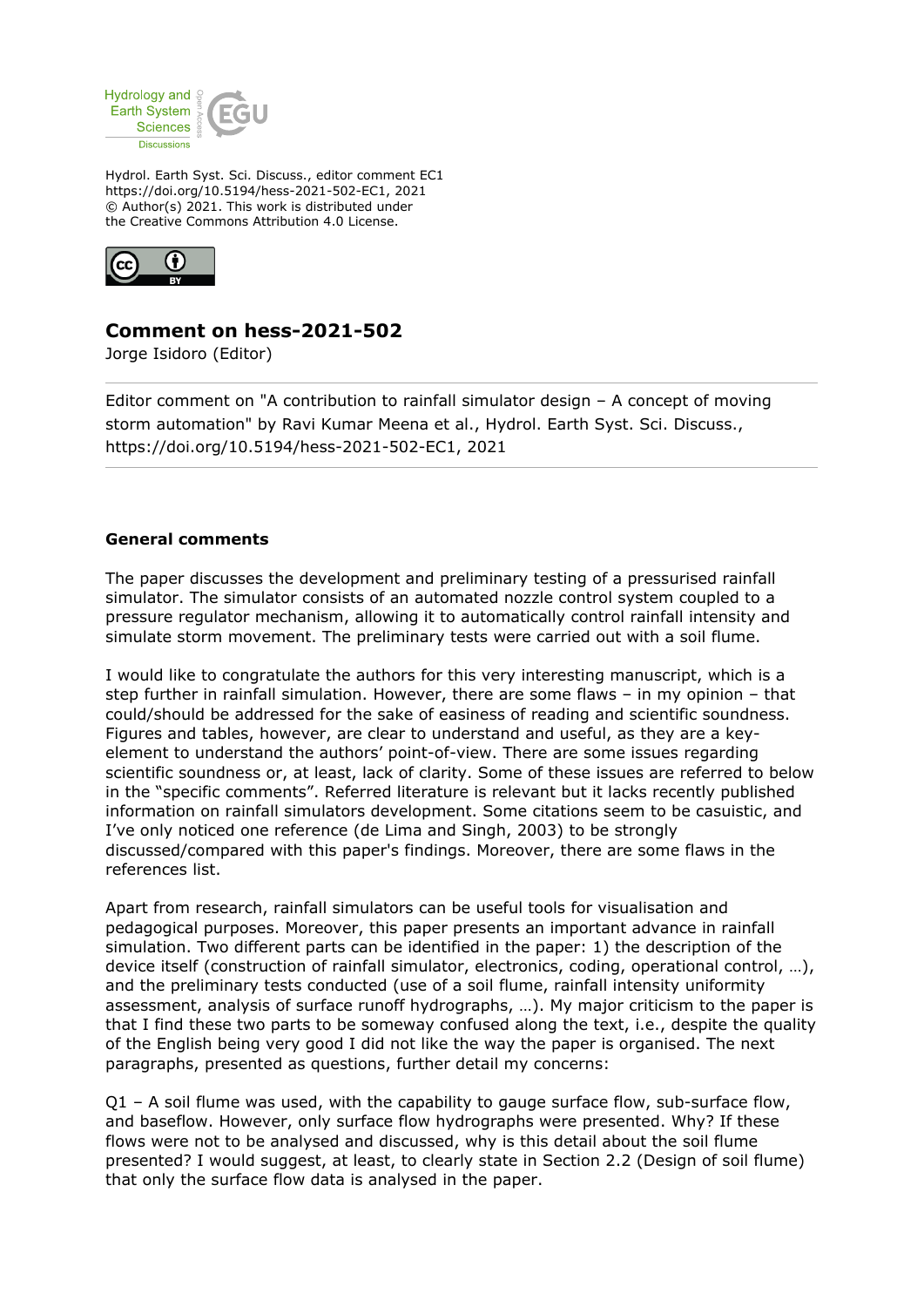Q2 – Why was a soil flume used? If the paper is (supposed to be) focused on the rainfall simulator, why did not the authors use a much simpler impervious surface?

 $Q3$  – Why did the authors present the very interesting electronic control system(s) as appendixes? This is the main novelty of the paper! There are many papers regarding rainfall simulation. However, there are no papers regarding rainfall simulators with the capabilities and automatisation of this one.

Q4 – During the simulated rainfall experiments, which were the criteria to consider the beginning and the end of discharge?

## **Specific comments**

[Title] "Innovatory […]" is ambiguous… maybe something like "A contribution to […]" could sound better.

[P.1; L.4] "Near natural rainfall conditions". What do the authors mean by this? And how can you assure that the artificial rainfall produced by this novel rainfall simulator is similar to natural rainfall? There is no raindrop analysis (e.g., drop spectra analysis), and the only analysis of rainfall characteristics regards the rainfall intensity spatial uniformity. In my opinion, the authors cannot assure that the simulator produces "Near natural rainfall conditions", at least by the information provided in the paper.

[P.2; L.26] Why is estimating the impact of poultry litter application on water quality of particular importance? I am not saying it is not important, but for sure I would think of other uses for a rainfall simulator first, such as soil erosion (after all, the authors used a soil flume…) or drainage/flood simulation. This is an example of what I find to be a casuistic citation, as I cannot find anything else on the paper minimally related to poultry litter application.

[P.2; L.32-33] The authors state the "Drip formers are used for small plot area, and lowintensity rainfall studies whereas pressurized nozzles are used for large scale field studies (10 to 500  $\text{m}^2$ )". However, this pressurised rainfall simulator is to be used with plots smaller than 10  $m^2$ . Can the authors comment on this?

[P.2; L.53] It is not clear how the "efficiency evaluation" is performed.

[P.3; L.73] I do not agree with stating that "A uniform spray coverage […]", as the spatial rainfall distribution is (factually) not uniform. The CUC analysis is presented only in Section 3 (Results and discussion), and just for one rainfall intensity scenario. This is by no means enough to state that this rainfall simulator can produce uniform spray coverage… in fact, one of the major problems of pressurised rainfall simulators. The paper does not prove that this rainfall simulator can produce uniform spray coverage.

[P.4; L.81] Base flow is incorrectly used here. It should be "groundwater flow" or "deep sub-surface flow" (the latter is better). "Baseflow" is the part of streamflow that is sustained between precipitation events, and that flows to streams by delayed pathways. It has nothing to do with the flow physics detailed in this paper.

[P.4; L.103-104] Did the use of flexible hoses to supply water from the feeder tank to the nozzles resulted in difficulties to maintain a steady pressures, mainly when opening/closing the valves? I suggest looking at Isidoro and de Lima (2015) and comparing the advantages/disadvantages of this novel system regarding pressure stabilisation.

Hydraulic system to ensure constant rainfall intensity (over time) when using nozzle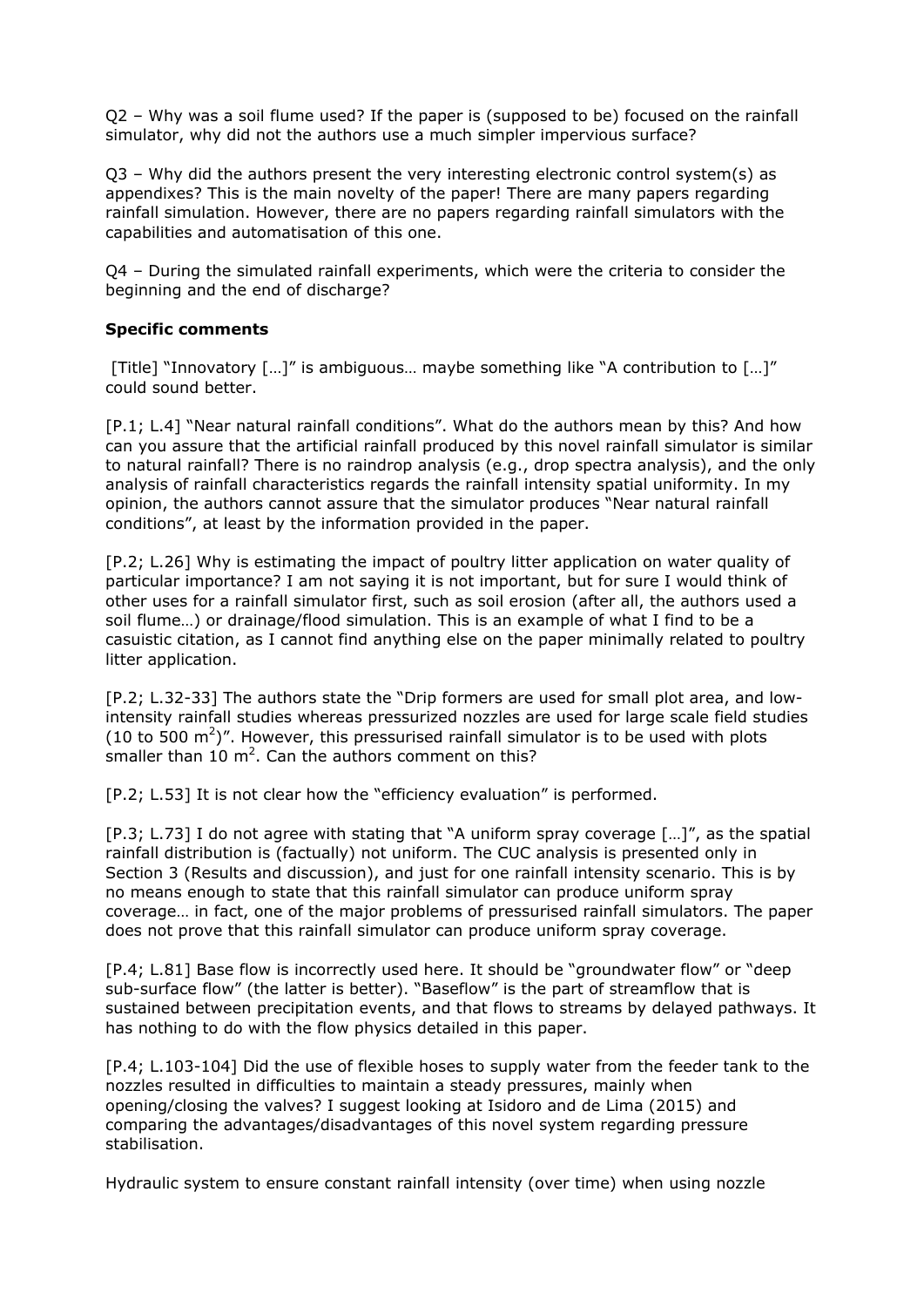rainfall simulators. Hydrology Research (2015) 46 (5): 705–710.

DOI: 10.2166/nh.2015.087

[P.8; L.147-148] "However, very little runoff was generated for velocity of 6 m min<sup>-1</sup> [...]". Is this true both for the upstream and downstream storm movement tested scenarios?

[P.13; L.231] Please explain better "A stop cock valve was used to develop a servooperated valve due to its low operational torque requirement".

[P.13; L.232] Please check this. Torque unit (SI) is Nm.

[P.14; L.250] What do the authors mean by "bypass flow"? Please detail this further.

## **Technical / typos / orthography comments**

[P.2; L.52-53] I suggest using "The following parameters are considered […]" instead of "Following scientific parameters are considered […]"

[P.4; Figure 2 caption] I suggest adding "(not in scale)" to this figure's caption.

[P.4; L.91-92] Please check this sentence.

[P.4; L93-94] I suggest using "Bluetooth Module (BM)" instead of "Bluetooth module (BM)".

[P.4; L.102] I suggest using "Pressure Regulating System (PRS)" instead of "pressure regulating system (PRS)".

[P.4; L.102-103] I suggest using "Proportional-integral-derivative controller (PID controller)" for ease of understanding.

[P.5; Table 1] Why are the nozzles not listed on this table?

[P.6; Figure 4 + caption] I suggest using "soil flume" instead of "study area".

[P.6; L.112] Appendix C is missing on the paper. However, L.226 (P.13) shows a link for the software code. Is this the code supposed to be presented in appendix C?

[P.9; L.158-159] There is an error in the citation… it should be "de Lima and Singh (2003)".

[P.10; L.169] Please use "6 m" instead of "6m".

[P.10; L.177] Is it 82.00 % ? (All other values show two decimal places).

[P.10; L.178] Please use "3 m" instead of "3m".

[P.11; L.187] I suggest using "[…] could never contribute to generating runoff […]" instead of "[…] could never generate runoff […]".

[P.11; Table 3] I suggest using  $\times 10^{-3}$  in the table's last column.

[P.13; L.209] I suggest using "[…] and three different moving storm velocities" instead of "[…] and three different velocities".